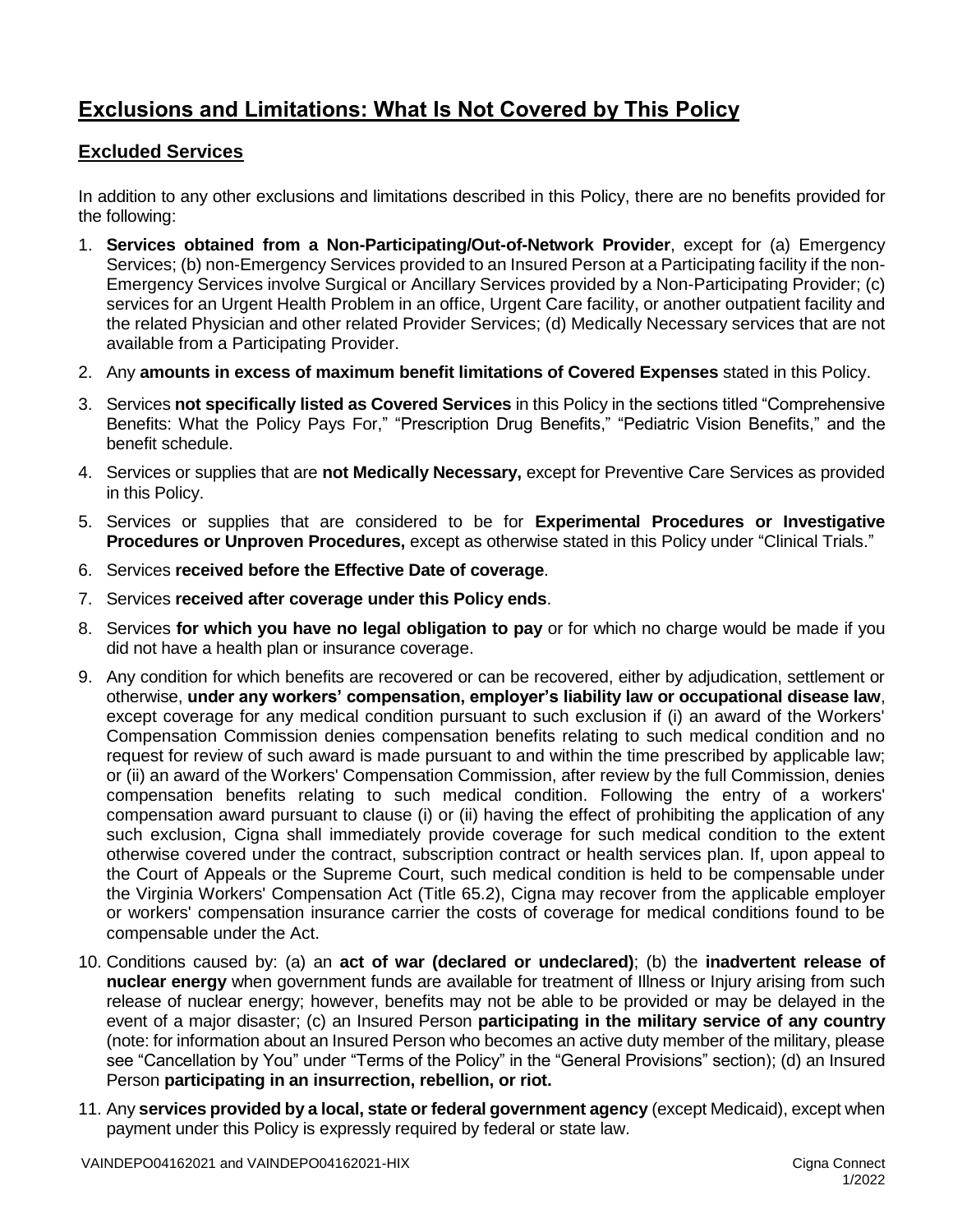- 12. Any services **required by state or federal law** to be supplied by a public school system or school district.
- 13. Any **services for which payment may be obtained from any local, state or federal government agency** (except Medicaid). Veterans Administration Hospitals and Military Treatment Facilities, except for services rendered on an emergency basis where a legal liability exists for charges made to the Insured Person for such services.
- 14. **If the Insured Person is eligible for Medicare** Part A, B, C or D, Cigna will provide claim payment according to this Policy minus any amount paid by Medicare, not to exceed the amount Cigna would have paid if it were the sole insurance carrier.
- 15. **Court-ordered treatment or hospitalization**, unless such treatment is an involuntary hold or prescribed by a Physician and listed as covered in this Policy.
- 16. **Professional services** performed by a member of the covered person's immediate family and services for which no charge is normally made in the absence of insurance.
- 17. **Supplies received or purchased directly or on your behalf** from any of the following:
	- Yourself, or a company under your partial or complete ownership;
	- A person who is your spouse, Domestic Partner, child, stepchild, parent, brother or sister; or
	- A facility or health care professional that provides remuneration to you, directly or indirectly, or to an organization from which you receive, directly or indirectly, remuneration.
- 18. **Custodial Care, including but not limited to rest cures; infant, child or adult day care, including geriatric day care.** This exclusion does not apply to Hospice Care Services, or Occupational Therapy to restore activities such as walking, eating, drinking, dressing, toileting, transferring from wheelchair to bed, bathing, and job related activities.
- 19. **Private duty nursing** in the inpatient setting, except when provided as part of the Hospice Services benefit in this Policy.
- 20. Inpatient room and board **charges in connection with a Hospital stay primarily for environmental change or physical therapy**.
- 21. Services received during **an inpatient stay when the stay is primarily related to** behavioral, social maladjustment, lack of discipline or other antisocial actions which are not specifically the result of a Mental Health Disorder.
- 22. **Complementary and alternative medicine services**, including but not limited to: massage therapy; animal therapy, including but not limited to equine therapy or canine therapy; art therapy; meditation; visualization; acupuncture (this exclusion does not apply to the Cigna Connect + Acupuncture plan); acupressure; acupuncture point injection therapy; reflexology; rolfing; light therapy; aromatherapy; music or sound therapy; dance therapy; sleep therapy, except as stated in this Policy under "Sleep Testing and Treatment"; hypnosis; energy-balancing; breathing exercises; movement and/or exercise therapy including but not limited to yoga, pilates, tai-chi, walking, hiking, swimming, golf; and any other alternative treatment as defined by the National Center for Complementary and Alternative Medicine (NCCAM) of the National Institutes of Health. Services specifically listed as covered under "Habilitative and Rehabilitative Services" are not subject to this exclusion.
- 23. Any services or supplies **provided by or at a place for the aged, a nursing home, or any facility** where a significant portion of the activities of which include rest, recreation, leisure, or any other services that are not Covered Services.
- 24. **Assistance in activities of daily living**, including but not limited to: bathing, eating, dressing, or other Custodial Care; home care services that are not rendered under an approved arrangement with a home health care provider; self-care activities or homemaker services; and services primarily for rest, domiciliary or convalescent care.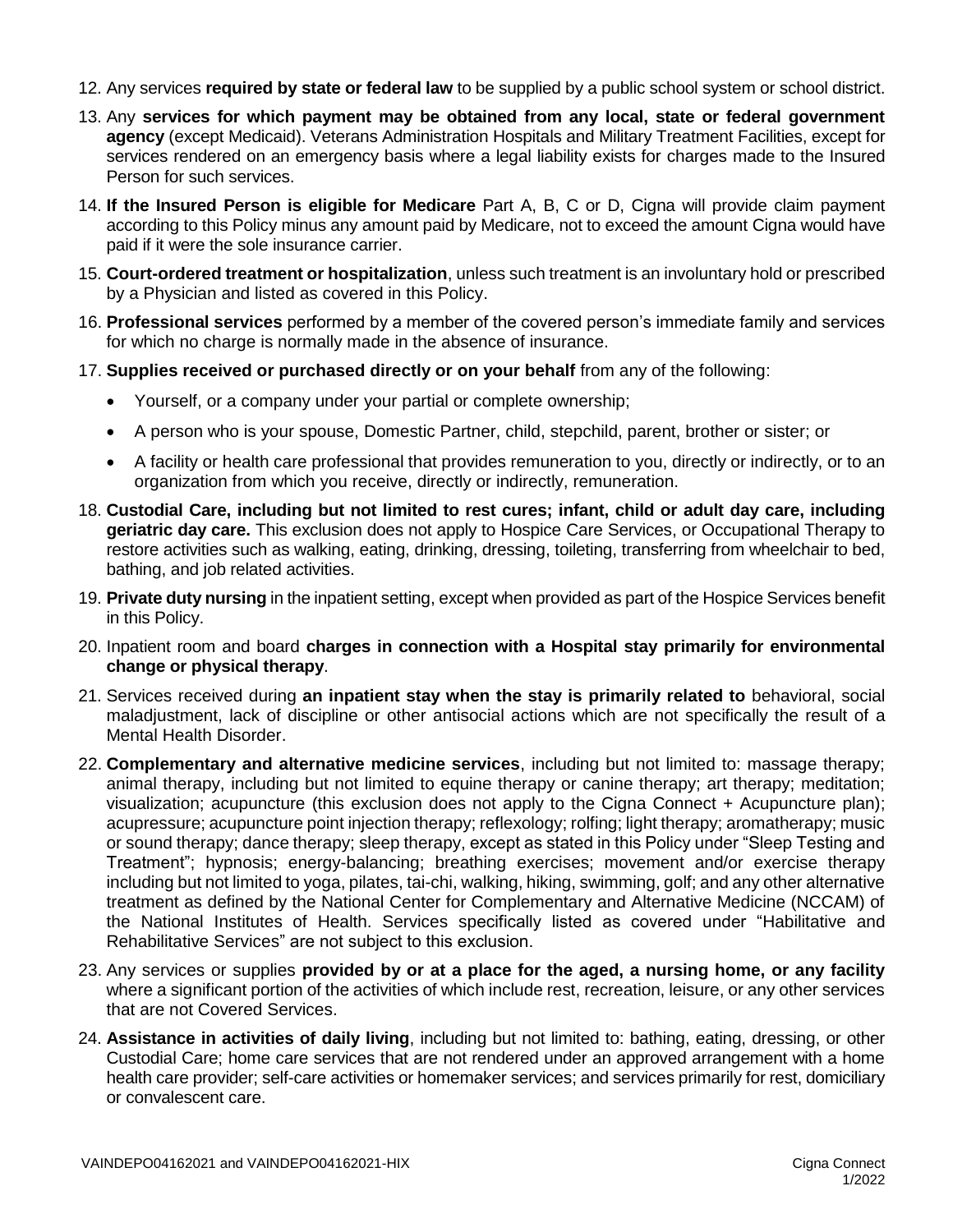- 25. **Services performed by unlicensed practitioners** or services which do not require licensure to perform; for example, meditation, breathing exercises, guided visualization.
- 26. Inpatient room and board **charges in connection with a Hospital stay primarily for diagnostic tests** which could have been performed safely on an outpatient basis.
- 27. **Services which are self-directed** to a free-standing or Hospital based diagnostic facility.
- 28. Services **ordered by a Physician or other Provider who is an employee or representative of a freestanding or Hospital-based diagnostic facility**, when that Physician or other Provider:
	- Has not been actively involved in your medical care prior to ordering the service, or
	- Is not actively involved in your medical care after the service is received.

This exclusion does not apply to mammography.

- 29. **Dental services**, dentures, bridges, crowns, caps or other Dental Prostheses, extraction of teeth or treatment to the teeth or gums, except as specifically provided in this Policy under "Oral Surgery" and "Dental Care."
- 30. **Orthodontic Services**, braces and other orthodontic appliances including orthodontic services for Temporomandibular Joint Dysfunction, except for services as stated in this Policy under "Congenital Defects and Birth Anomalies for Newborns."
- 31. **Dental Implants**: Dental materials implanted into or on bone or soft tissue or any associated procedure as part of the implantation or removal of dental implants.
- 32. Any services covered under **both this medical plan and an accompanying exchange-certified pediatric dental plan** and reimbursed under the dental plan will not be reimbursed under this plan.
- 33. **Hearing aids** including but not limited to semi-implantable hearing devices, audient bone conductors and Bone Anchored Hearing Aids (BAHAs). For the purposes of this exclusion, a hearing aid is any device that amplifies sound. Does not apply to cochlear implants.
- 34. **Routine hearing tests** except as provided under Preventive Care.
- 35. **Genetic screening,** except as stated in this Policy under "Pregnancy and Maternity Care" and "Women's Preventive Care," or pre-implantations genetic screening: general population-based genetic screening is a testing method performed in the absence of any symptoms or any significant, proven risk factors for genetically linked inheritable disease.
- 36. **Gene Therapy** including, but not limited to, the cost of the Gene Therapy product, and any medical, surgical, professional and facility services directly related to the administration of the Gene Therapy product.
- 37. **Optometric services**, eye exercises including orthoptics, eyeglasses, contact lenses, routine eye exams, and routine eye refractions, except as specifically stated in this Policy under Pediatric Vision.
- 38. An **eye surgery solely for the purpose of correcting refractive defects** of the eye, such as nearsightedness (myopia), astigmatism and/or farsightedness (presbyopia).
- 39. **Cosmetic surgery, therapy** or other services for beautification, to improve or alter appearance or selfesteem. This exclusion shall not include Reconstructive Surgery when such service is incidental to or follows surgery resulting from trauma, infection or other diseases of the involved part, and Reconstructive Surgery because of congenital disease or anomaly of a covered dependent child which has resulted in a functional defect.
- 40. **Aids or devices that assist with nonverbal communication**, including but not limited to communication boards, prerecorded speech devices, laptop computers, desktop computers, Personal Digital Assistants (PDAs), Braille typewriters, visual alert systems for the deaf and memory books.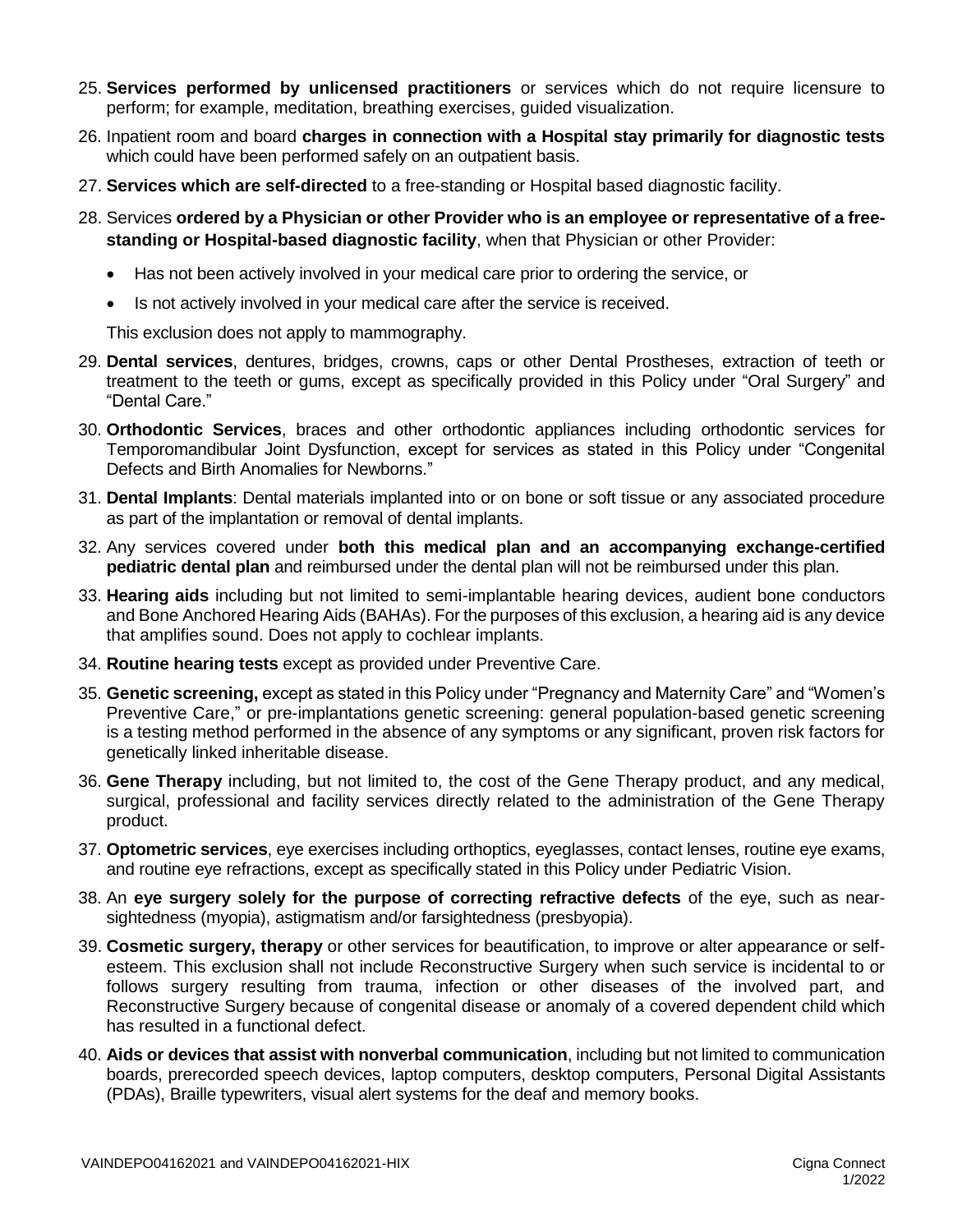- 41. **Non-Medical counseling or ancillary services**, including but not limited to: education, training, vocational rehabilitation, behavioral training, biofeedback, neurofeedback, employment counseling, back school, return to work services, work hardening programs, driving safety, and services, training, educational therapy or other non-medical ancillary services for learning disabilities and developmental delays.
- 42. **Services and procedures for** redundant skin surgery including abdominoplasty/panniculectomy, removal of skin tags, craniosacral/cranial therapy, applied kinesiology, prolotherapy and extracorporeal shock wave lithotripsy (ESWL) for musculoskeletal and orthopedic conditions, macromastia or gynecomastia; and blepharoplasty **regardless of clinical indications**.
- 43. Any treatment, prescription drug, service or supply to treat **sexual dysfunction**, enhance sexual performance or increase sexual desire.
- 44. All services related to **the evaluation or treatment of fertility and/or Infertility**, including, but not limited to, all tests, consultations, examinations, medications, invasive, medical, laboratory or surgical procedures including reversals of elective sterilization and In vitro fertilization, gamete intrafallopian transfer (GIFT), zygote intrafallopian transfer (ZIFT), except as specifically stated in this Policy.
- 45. **Cryopreservation** of sperm or eggs, or storage of sperm for artificial insemination (including donor fees).
- 46. Fees associated with the **collection or donation of blood or blood products**, except for autologous donation in anticipation of scheduled services where in the utilization review Physician's opinion the likelihood of excess blood loss is such that transfusion is an expected adjunct to surgery.
- 47. Blood administration **for the purpose of general improvement in physical condition**
- 48. **Orthopedic shoes** (except when joined to Braces), shoe inserts, foot orthotic devices.
- 49. **External and internal power enhancements** or power controls for prosthetic limbs and terminal devices.
- 50. **Myoelectric prostheses** peripheral nerve stimulators.
- 51. **Electronic prosthetic limbs or appliances** unless Medically Necessary, when a less-costly alternative is not sufficient.
- 52. **Prefabricated foot Orthoses**.
- 53. **Cranial banding/cranial orthoses/other similar devices**, except when used postoperatively for synostotic plagiocephaly.
- 54. **Orthosis shoes**, shoe additions, procedures for foot orthopedic shoes, shoe modifications and transfers.
- 55. **Orthoses** primarily used for cosmetic rather than functional reasons.
- 56. **Non-foot Orthoses**, except **only** the following non-foot orthoses are covered when Medically Necessary:
	- Rigid and semi-rigid custom fabricated Orthoses;
	- Semi-rigid pre-fabricated and flexible Orthoses; and
	- Rigid pre-fabricated Orthoses, including preparation, fitting and basic additions, such as bars and joints.
- 57. Services primarily for **weight reduction or treatment of obesity including morbid obesity**, or any care which involves weight reduction as a main method for treatment. This includes any morbid obesity surgery, even if the Insured Person has other health conditions that might be helped by a reduction of obesity or weight, or any program, product or medical treatment for weight reduction or any expenses of any kind to treat obesity, weight control or weight reduction. This exclusion does not apply to obesity counseling as a preventive service for infants, children, and adults.